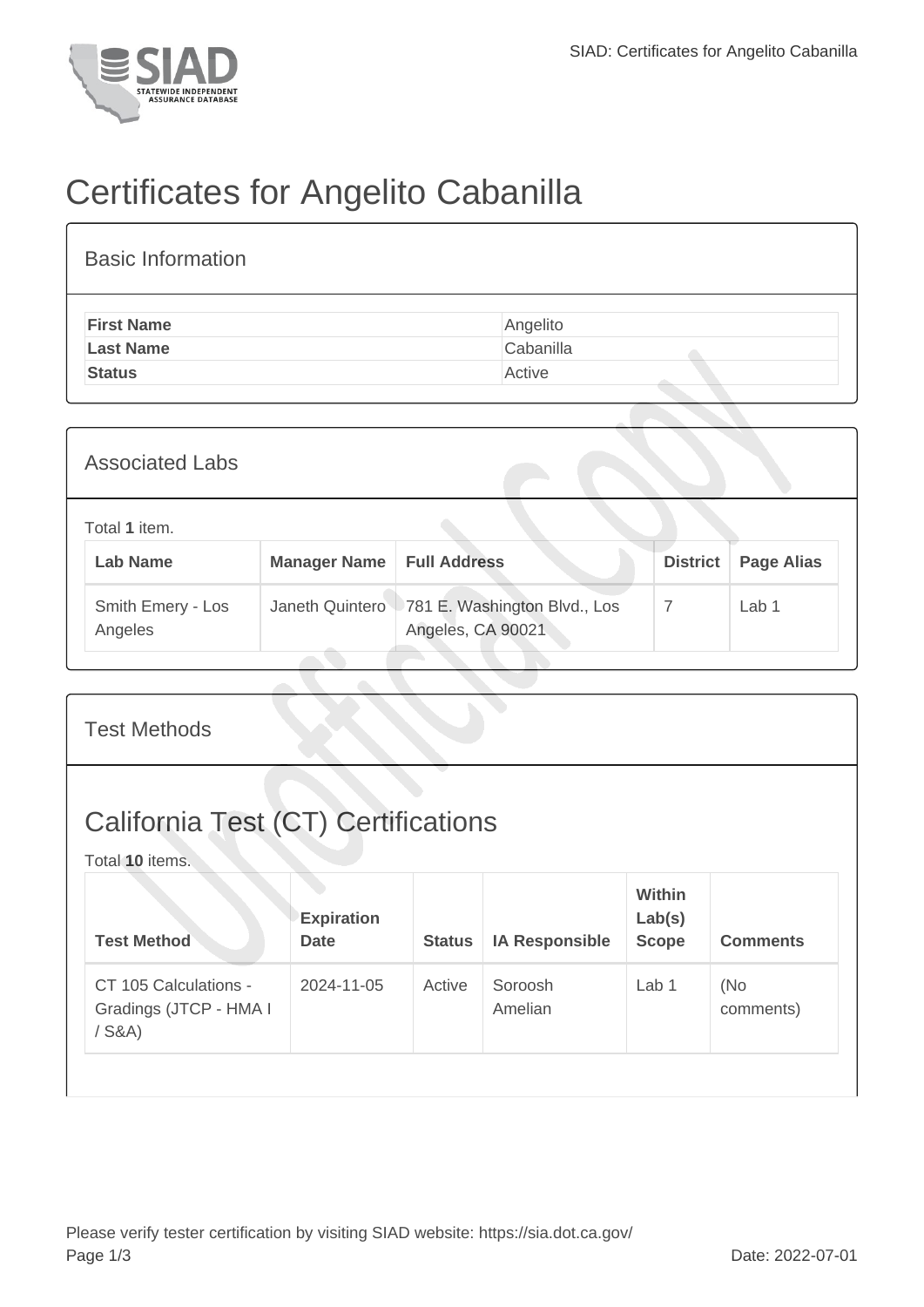

| <b>Test Method</b>                                                                  | <b>Expiration</b><br><b>Date</b> | <b>Status</b> | <b>IA Responsible</b> | Within<br>Lab(s)<br><b>Scope</b> | <b>Comments</b>   |
|-------------------------------------------------------------------------------------|----------------------------------|---------------|-----------------------|----------------------------------|-------------------|
| CT 125 AGG Sampling -<br><b>AGGREGATES (JTCP -</b><br>HMA I / S&A)                  | 2024-11-05                       | Active        | Soroosh<br>Amelian    | (No lab)                         | (No)<br>comments) |
| CT 201 Sample<br>Preparation - Soil and<br>Aggregates (JTCP -<br><b>S&amp;A)</b>    | 2024-11-05                       | Active        | Soroosh<br>Amelian    | Lab <sub>1</sub>                 | (No<br>comments)  |
| CT 202 Sieve analysis -<br>Fine and Coarse<br>Aggregates (JTCP -<br><b>S&amp;A)</b> | 2024-11-05                       | Active        | Soroosh<br>Amelian    | Lab <sub>1</sub>                 | (No)<br>comments) |
| CT 205 Percent Crushed<br>Particles (JTCP - S&A)                                    | 2024-11-05                       | Active        | Soroosh<br>Amelian    | (No lab)                         | (No)<br>comments) |
| CT 216 Relative<br>Compaction - Soils and<br>Aggregates (JTCP -<br><b>S&amp;A</b> ) | 2024-11-05                       | Active        | Soroosh<br>Amelian    | (No lab)                         | (No)<br>comments) |
| CT 217 Sand Equivalent<br>$(JTCP - S&A)$                                            | 2024-11-05                       | Active        | Soroosh<br>Amelian    | Lab <sub>1</sub>                 | (No)<br>comments) |
| CT 226 Moisture Content<br>- Soils and Aggregates<br>$(JTCP - S&A)$                 | 2024-11-05                       | Active        | Soroosh<br>Amelian    | (No lab)                         | (No)<br>comments) |
| CT 227 Cleanness Value<br>$(JTCP - S&A)$                                            | 2024-11-05                       | Active        | Soroosh<br>Amelian    | Lab <sub>1</sub>                 | (No)<br>comments) |
| CT 229 Durability (JTCP<br>$-S&A)$                                                  | 2024-11-05                       | Active        | Soroosh<br>Amelian    | Lab <sub>1</sub>                 | (No)<br>comments) |